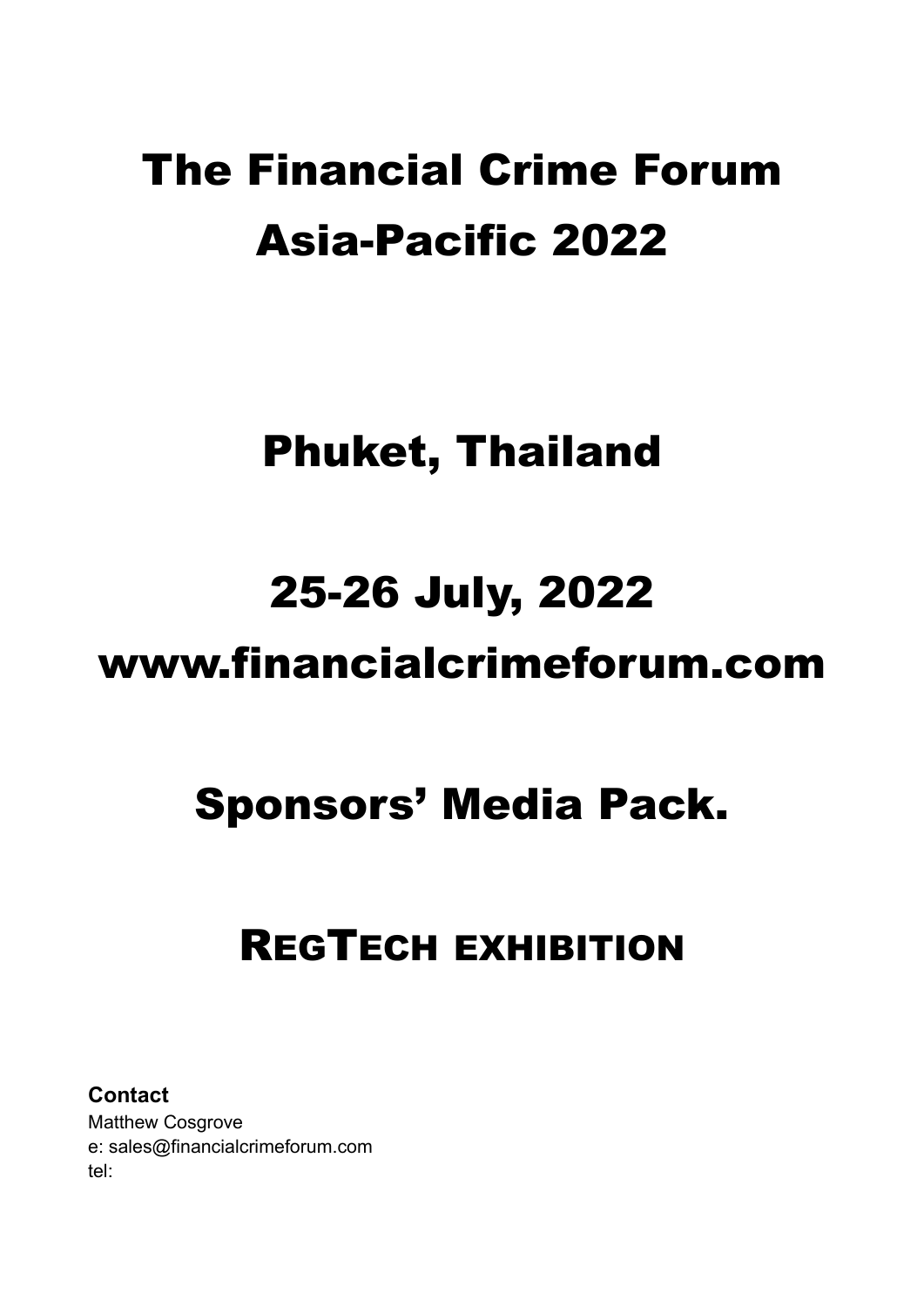Date: 25-26 July 2022 Location: Phuket Old Town, Phuket, Thailand

Estimated Number of Delegates: 100 Number of Speakers: 8 Estimated Number of Guests: 50 Social events: 1 Exhibition mingle: 2

Number of Silver Sponsors: 10 Number of Gold Sponsors: 5 Number of Platinum Sponsors: 1

#### The Forum

The Financial Crime Forum will take place in Phuket, Thailand, on 25th and 26th July, 2022.

It is a fully in-person event.

#### **The Forum attracts senior figures in government, industry and civil society to speak to director level financial crime specialists in financial services and other industries.**

The Forum is a family-friendly event, hosted in venues that are ideal for delegates and speakers to be accompanied and with the days structured to provide ample time together and, of course, for those who wish to to arrive early or to extend their stay.

The Forum hours are 07:55 to 13:30 (subject to change). The Forum language is English.

#### Social Event 24 July, 2022

Pre-Forum Reception – sunset – rooftop bar – Phuket Old Town (about five minutes walk from the Forum venue). Access is restricted to delegates and registered guests and the Platinum sponsor only.

#### Exhibition Mingle

For half an hour at the end of each day, snacks will be served for exhibitors, speakers, delegates and registered guests to provide an opportunity to mingle.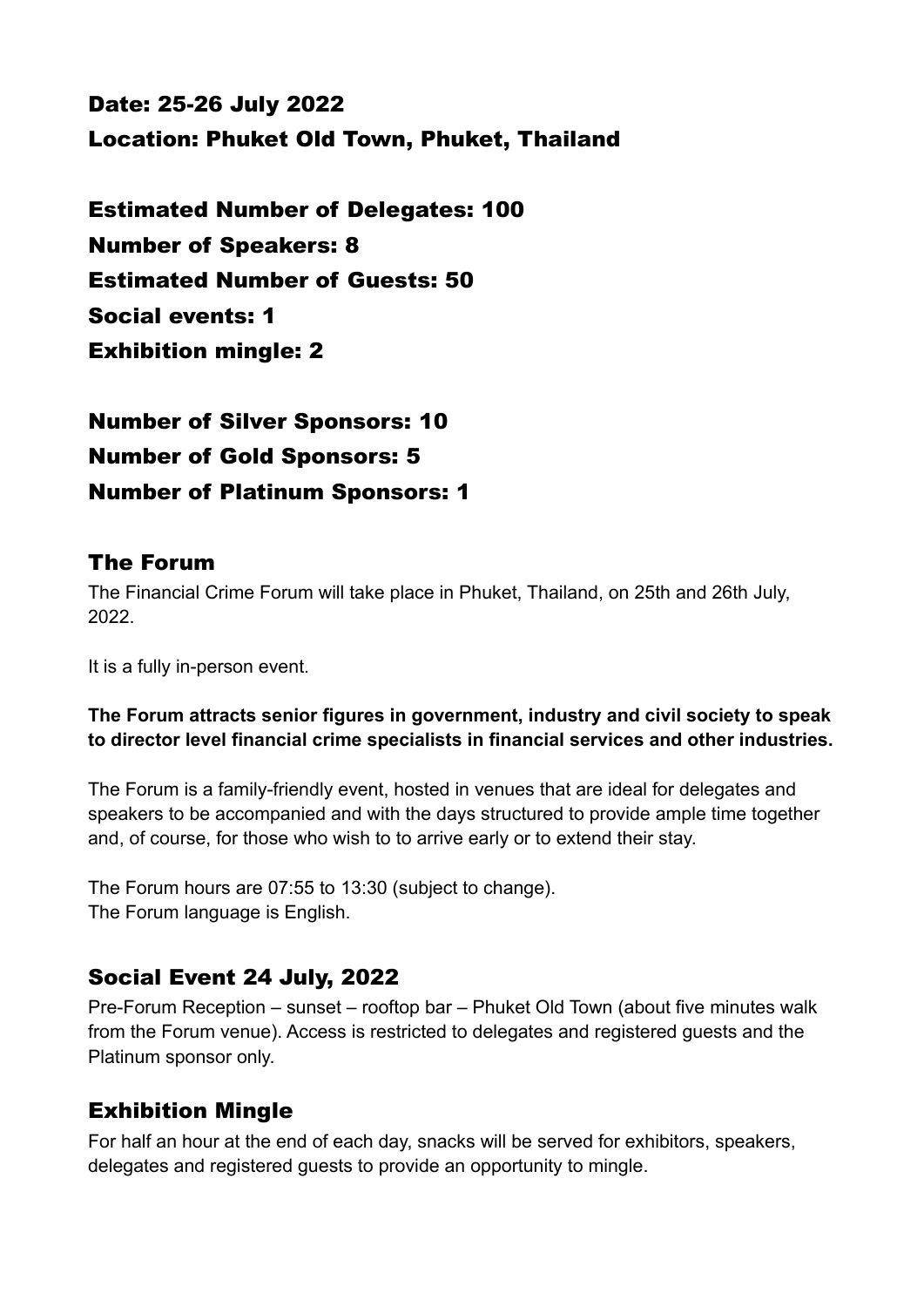### Exhibition

There are 16 exhibition spaces. We provide power, a table and two chairs. The bare floor space is three by two metres (subject to change). Internet is to be by negotiation with the Venue if standard wifi is not sufficient.

## Commercial presentation slots

Gold and Platinum sponsors are allotted one commercial presentation slot lasting, strictly, 15 minutes. Silver sponsors are not allocated a commercial presentation slot.

### Pre-Forum Benefits

Exposure to senior officers in Financial Crime and related functions in financial institutions and commerce and industry.

Prominent placement of your logo and company's profile on the Forum's website Prominent placement of your company's name in e-mail marketing and social media (e-mails to 12,000 plus double opt-in recipients : no gmail etc. addresses. Social media, 30,000 plus contacts and followers and LinkedIn groups exceeding 500,000 relevant decision makers and influencers).

For the Platinum sponsor, exclusive access to delegates at the Pre-Forum Reception.

#### Benefits within the Forum

Discounted Forum tickets for your clients

Networking at the daily Mingle

Exhibition space including table and two chairs plus two exhibitor's badges Inclusion of your marketing material in the Delegate's Workbook. If you miss the production deadline, the material can be placed in the delegates' bags.

### Access to Forum Sessions

We do not permit commercial presentations from the floor. While, if the Venue permits, we will run an audio feed to the exhibition area so exhibitors are able to listen in, sponsors are not permitted into Forum sessions other than to prepare for or to leave after their commercial presentation.

## Smoking

The Venue does not permit smoking anywhere in the premises.